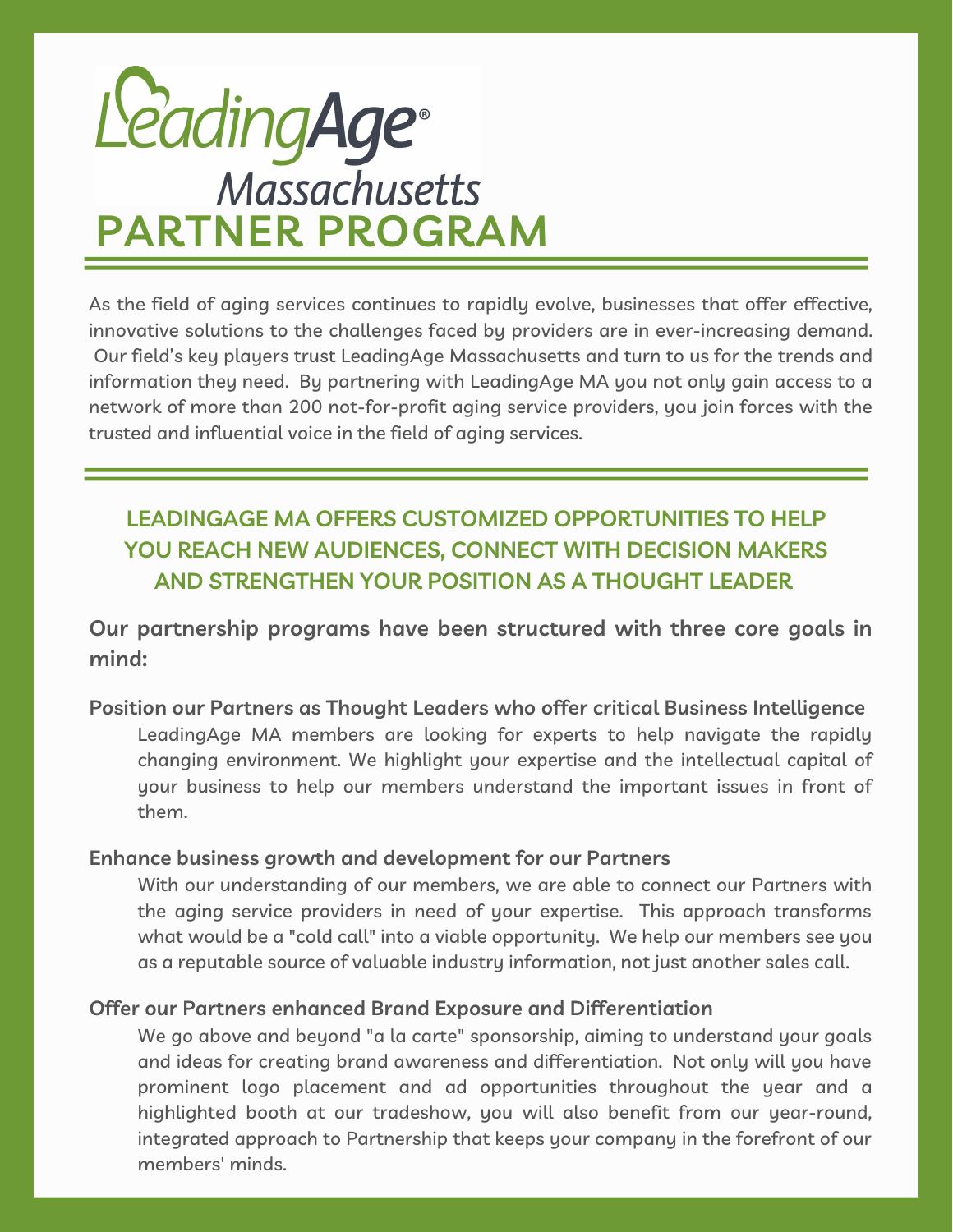# **PLATINUM PARTNER PROGRAM**

**Your \$15,000 yearly Partnership fee gives you access to a tailored package of strategic benefits which can include:**

### **Member Engagement Opportunities:**

- Opportunity to present to LeadingAge MA Board of Trustees
- 4 complementary registrations to all LeadingAge MA in-person events, and 8 tickets to the LeadingAge MA Annual Meeting
- Unlimited registrations to all LeadingAge MA virtual education and networking events
- Sponsorship of LeadingAge MA Signature Event, co-created with LeadingAge MA staff, and designed with your expertise in mind

### **Optimal Brand Exposure:**

- Company logo prominently featured on LeadingAgeMA.org homepage
- Company logo on and partner recognition at all LeadingAge MA signature events
- Complete brand profile and full-page ad in the Annual LeadingAge MA Business Guide distributed to all Provider Members

### **Promotion as a Thought Leader:**

- Opportunities to have your company's work shared in our e-newsletters and member communications
- Opportunities throughout the year to work with LeadingAge MA staff to create education and content for members
- Ability to share product and service offerings on LeadingAge MA website

## **High Visibility Opportunities at our Annual Conference:**

- Opportunity to introduce an education session
- Highlighted booth in a prime location with up to 6 booth attendees
- Partner recognition throughout the event

## **Exclusive Partnership Benefits:**

- Regular strategic check-in calls with LeadingAge MA staff
- Use of LeadingAge MA Partner logo
- Tailored, direct networking opportunities supported by LeadingAge staff